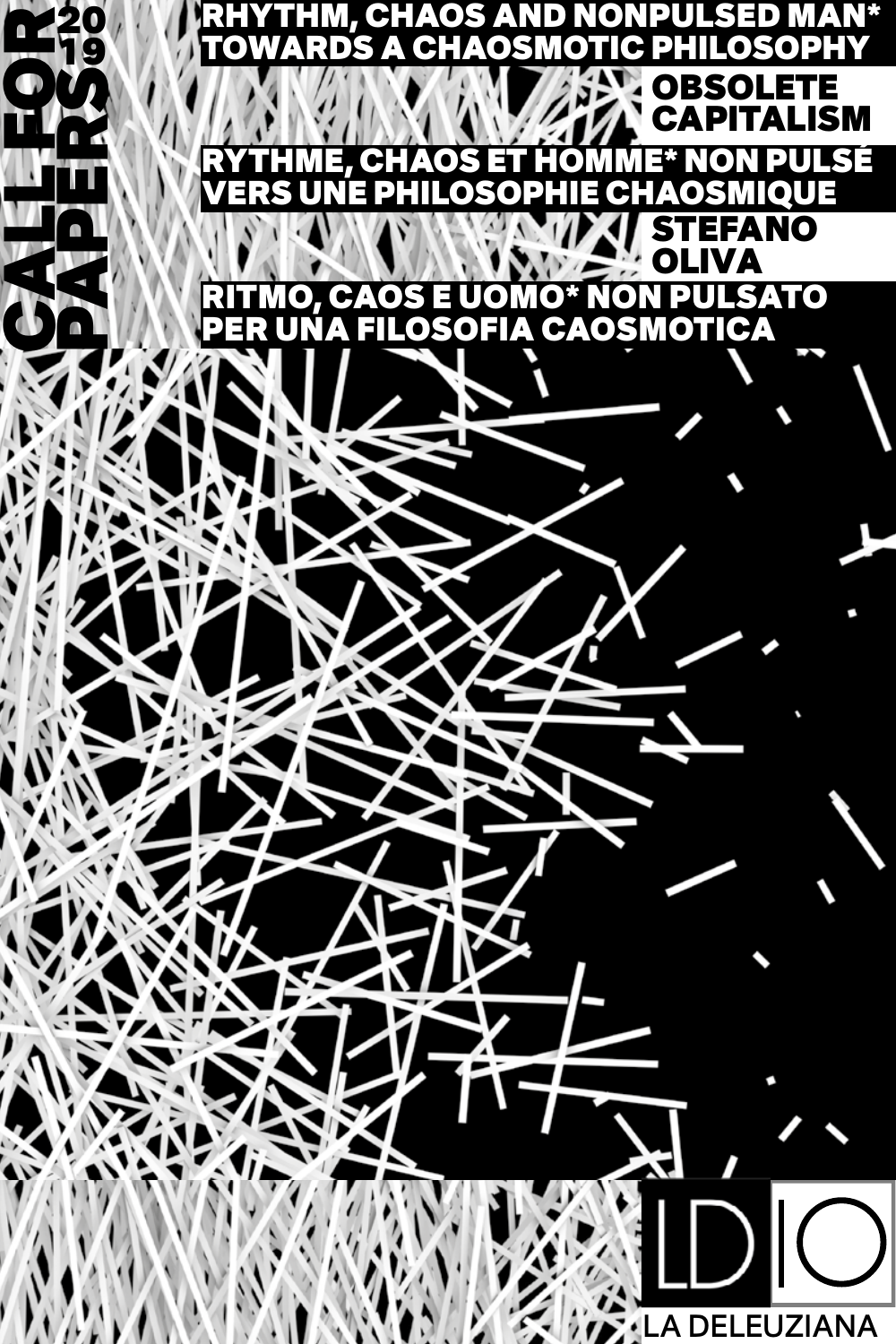

# M, CHAOS AND NONPULSED MAN\* SMOTIC PHILOSO OBSOLETE CAPITA



«Zarathustra is only speeds and slownesses, and the eternal return, the life of the eternal return, is the first great concrete freeing of nonpulsed time.»

Deleuze & Guattari 1987: 269.

«Nature appears as a rhythmic character with infinite transformations»

Deleuze & Guattari, 1987: 319.

Relation identity […]

- is produced in the chaotic network of Relation and not in the hidden violence affiliation; […]

- does not think of a land as a territory from which to project toward other territories but as a place where one gives-on-and-with rather than grasps.

Édouard Glissant 1997: 144.

22 CALL FOR THE CONTRACT CONTRACT CONTRACT CONTRACT CONTRACT CONTRACT CONTRACT CONTRACT CONTRACT CONTRACT CONTRACT CONTRACT CONTRACT CONTRACT CONTRACT CONTRACT CONTRACT CONTRACT CONTRACT CONTRACT CONTRACT CONTRACT CONTRAC The topic of rhythm, as well as of sound and music, has always appeared on the Deleuze-Plateau. it is said that Deleuze started to focus on the rhythmic and musical discourse in his writings only from the second half of the 1970s, and only after his collaborations with Guattari. However, it is equally true that hidden in the folds of Deleuzian philosophy of difference, the topic of the repetition-measure – repetition as symmetry, oriented and codified – and repetition-rhythm – repetition as power, productive and differentiating – appears already in the first pages of Difference and Repetition,

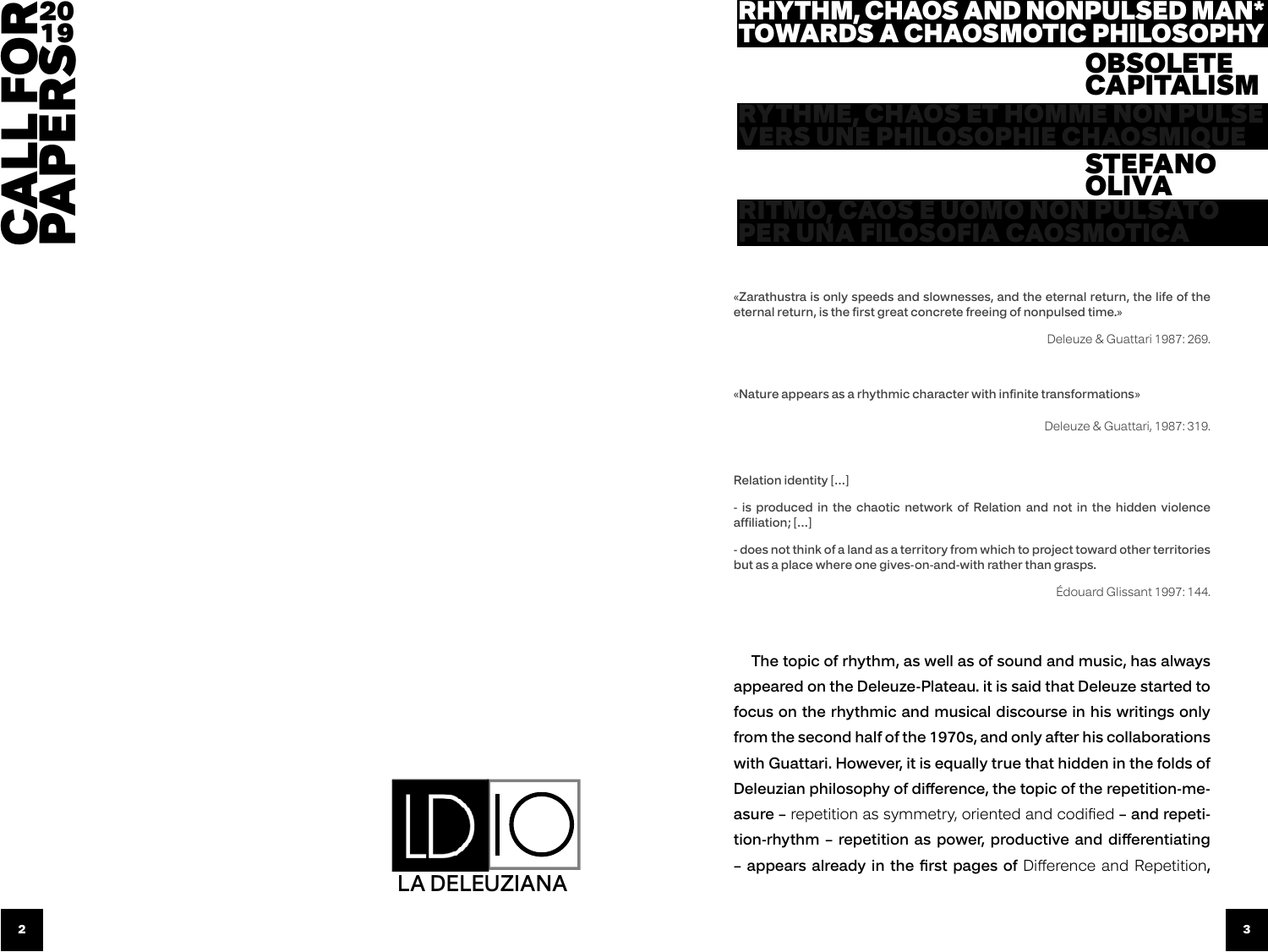first published in 1968.1 Additionally, in 1964, in his book on Proust, Proust and Signs, Deleuze had already recognized that Proustian essence was nothing but the «absolute and ultimate Difference» (Deleuze 2000: 41), while only Vinteuil's septet could claim that the world of differences can exist on the Earth. Where does this array of differences live? In the world of art, Proust wrote: «Thanks to art, instead of seeing a single world, our own, we see it multiply, and as many original artists as there are, so many worlds will we have at our disposal, more different from each other than those that circle in the void…» (Ibid.: 42).

Hence, Deleuze, in the 1970s, already analyzed music and rhythm thanks to Nietzsche and Proust, who had put music and rhythm-repetition at the core of their sensibility and their writings. In particular, Nietzsche, according to Deleuze, is the philosopher that, due to his profound denial of the measure of his own time and of the European civilization he lived in, identifies with a painful intuition the liberating Rhythm of our essence. Nietzsche advances this concept through the mask of his most famous "rhythmic character", that is, Zarathustra. Nietzsche makes him announce the most powerful charade of all human spiritual doctrines ever conceived by a human mind, the Eternal Return, which Deleuze rightly interpreted as «the first great concrete freeing of nonpulsed time»: the random, unforeseeable time of difference (Deleuze and Guattari 1987: 269). Or, using a word borrowed from contemporary music, "alea". These rhythmic topics in the 1960s remained stratified as underground walls of inverse faultlines, but they never developed as key structure of Deleuzian thought.

In the second half of the 1970s, Deleuze published Kafka, co-written with Guattari (1975) and Dialogues with Parnet (1977), and, above all, the proceedings of the conference Rendre audible des

forces non audible at the IRCAM in Paris (1978). In these writings, the articulated dimension of pulsed and nonpulsed time, of rhythm and individuation, speed and slowness, and autonomy of sound which becomes landscape production, forge some authentically Deleuzian concepts such as melodic landscape, audible colour, and rhythmic character. Singular territorial individuations for a nonpulsed time-space. These concepts will find an extraordinary and unusual allocation in A Thousand Plateaus (1980), the second volume of Capitalism and Schizophrenia, a true "musical" book, full of geo-philosophical variations on the topic of Rhythm. The conceptual core of this new way of conceiving Nature as a «rhythmic character with infinite transformations» is located in the eleventh plateau, 1837: Of The Refrain, concept to which Deleuze and Guattari attribute crucial importance.

The relationship between music and philosophy in Deleuze's thought can thus be considered in terms of fruitful hybridization, which leads in some emblematic cases to a flow of categories from one domain to another. A first emblematic case can be represented by the great attention that Deleuze and Guattari directed to the classical and romantic Western musical tradition, as well as to more recent musical output by neo-vanguards, repeatedly mentioned in the pages of A Thousand Plateaus. A second case that cannot be ignored is the musical potential of concepts such as difference and repetition, rhizome, territorialization and deterritorialization (and again re-territorialization), which have stimulated the musicological reflection and fueled the compositional practices of many musicians, who explicitly recognized the influence of the Deleuzian conceptual apparatus (see Dusapin, Aperghis or Bernhard Lang). The third case is more complicated. It is the journey made by concepts born within the context of music theory that are revisited by Deleuze and Guattari from a philosophical point of view. For example, the refrain, or the duo of smooth/striated space, derived

<sup>1</sup> Gilles Deleuze, 1968, Difference and Repetition, by Paul Patton (trans.), New York, NY: Columbia University Press.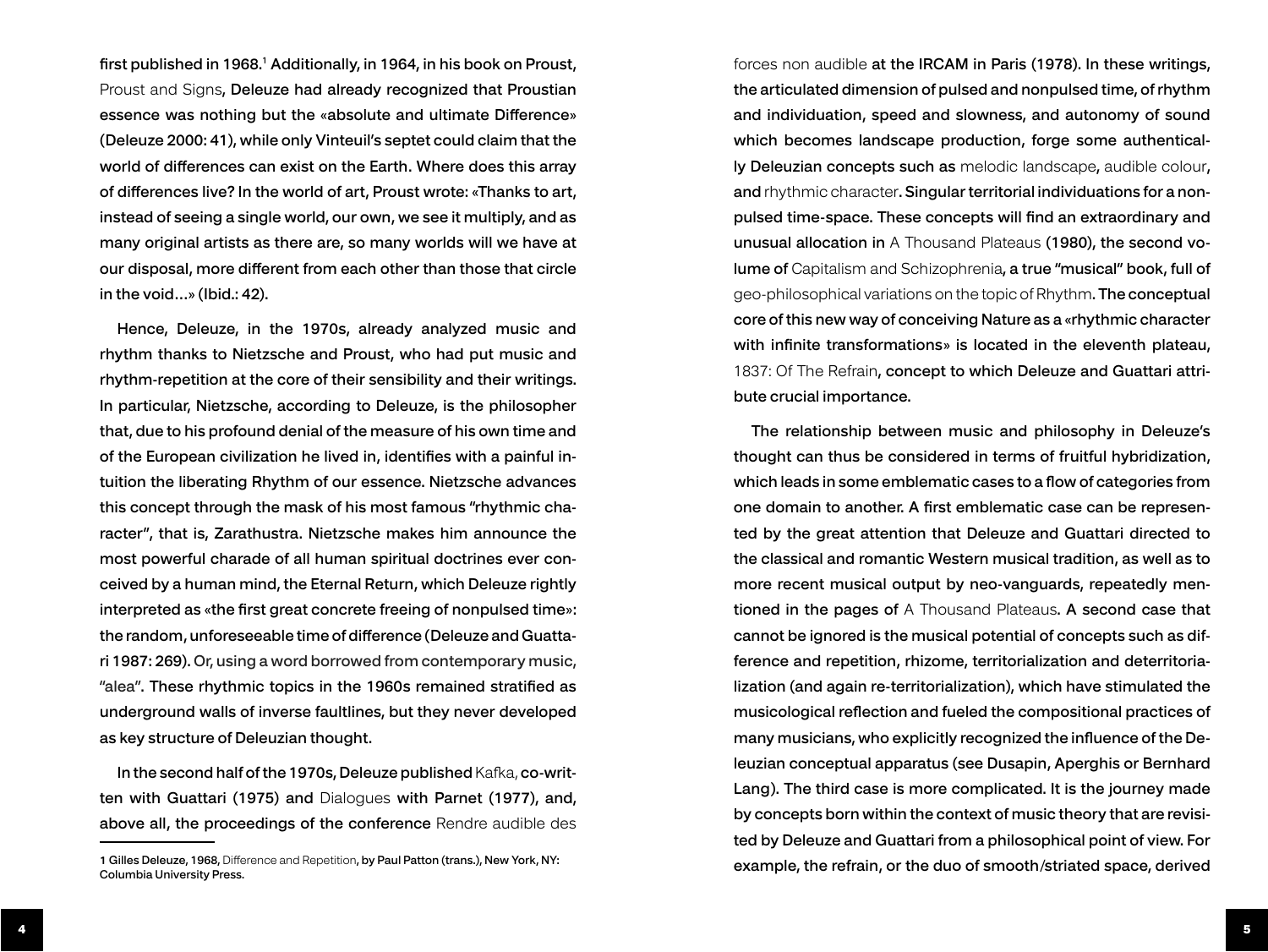from Pierre Boulez's considerations of the relationship between the continuum of audible frequencies and the segmentation of di screte intervals. Finally, even more complicated is the parabola of influences that range from music to philosophy and back to music again, which is well expressed in the relationship of mutual influen ce between Deleuze and Pascale Criton, composer and theorist.

The four itineraries mentioned here (Deleuzian reinterpretation of European musical tradition; the application of philosophical con cepts to the theory and practice of music; the application of con cepts originating in the musical sphere to the philosophical analy sis; mutual influence between music and philosophy) do not try to exhaust the numerous possibilities of development of Deleuze's "pensée-musique" (Criton and Chouvel 2015) but rather to hint at the rhizomatic and unforeseeable nature of the relationships that exist between art and philosophy, which, together with science, are regarded in What is Philosophy? (1991) as diverse (though sym pathetic and, in a way, similar) creative practices.

Hence, the tenth issue of La Deleuziana plans to explore Deleuze and Guattari's philosophy as philosophy of Rhythm and Chaos, that is, Chaosmos. It aims at understanding whether it is possible to derive from such perspective more and different itineraries of li beration and creation. Finally, it intends to understand whether it is feasible to consider thought itself as sound, or Rhythm, overturning the "ancient belief" which, from Ancient Greece up to our present hypermetric society, has legitimated the "geometrical splendor" of an enarhythmic humanity and of measure-repetition, which has produced in our society both extraordinary developments and ex traordinary destructions. It is time to collectively think and structu re a chaosmotic, or diastemic, philosophy capable of spreading a new vision of Nature which favors the rise of a nonpulsed man.

Obsolete Capitalism and Stefano Oliva

\* The word "man" is taken from Nietzsche (and Deleuze). In particular, nonpulsed man refers in primisto Nietzsche's rhythmic character Zarathustra and to tho se who are becoming. The "overmen" try to counter-effectuate on all levels the political, spiritual or scientific "anthropo-culture" which constantly consolidates the gregarious principle of reality and transcend any difference of gender. As for example the worthy "man" in transformation: the fruit and flower-man, both pear and rose as in the fragment n. II 276 (Italian edition: Frammenti postumi 1881-1882, Colli e Montinari, Adelphi, Volume V, II, pg. 432-433).

#### Suggested topics:

- 1. Difference, Repetition and Rhythm:: symmetry and dissymmetry; dynamic repetition and evolution of gesture; repeti tion and measure; intensity and duration; rhythm, accent and polyrhythm; enarhythmia and immeasurability; Science and Rhythm's non-science.
- 2. Geophilosophy:: nature and rhythm; nature and chaos; nature and refrain; radical pantheistic philosophies vs. philo sophies of the dogmatic measure; order principle and chao smos emerging properties; chaos and order; new algorithmic reductionism.
- 3. Sound, space and music writings:: diastema, interval, frequency, isochrony and heterochrony; resonance, diastemic philosophy: notation and post-notation; indetermination and alea; relationship between sound and writing; sound and co lor; sound and images; nomadism and bifurcation in new pla teaus of immanence; mathematics and metamatics.
- 4. Music and accelerationism:: speed and slowness; acceleration and deceleration; pulsed and non-pulsed; politics of liberation; chaos, rhythm, subjectivity and sovereignty; mu sic, sound and noise; geometrical splendor and polyrhythmic splendor; Chaos-opera; afro-accelerationism; "the future of man: silicon man or non-pulsed man?"; for an anthropologi cal discontinuity.
- 5. Rhizome and Refrain:: Black Atlantic; un-identitarian Rhizomatics; Antillanité; Glissant, Gilroy, Eshun, Chude-Sokei, Da vis, Dery; Afrofuturism and Chaos-Nature; relationship and co-evolution; cosmopolitanism and globalization; relativity and chaos; sonic fiction.
- 6. Geographies of sound :: milieus of multiplicities: Cage, Berio, Stockhausen, Boulez, Messiaen; the mystery of 1837, Schu mann, Proust, Wagner, Klee; new sonic spatializations and open systems; electronics, Black Electronics, improvisation and virtual sounds: chaotic and rhythmic perspectives of so nic fiction; possibility of sound-thought.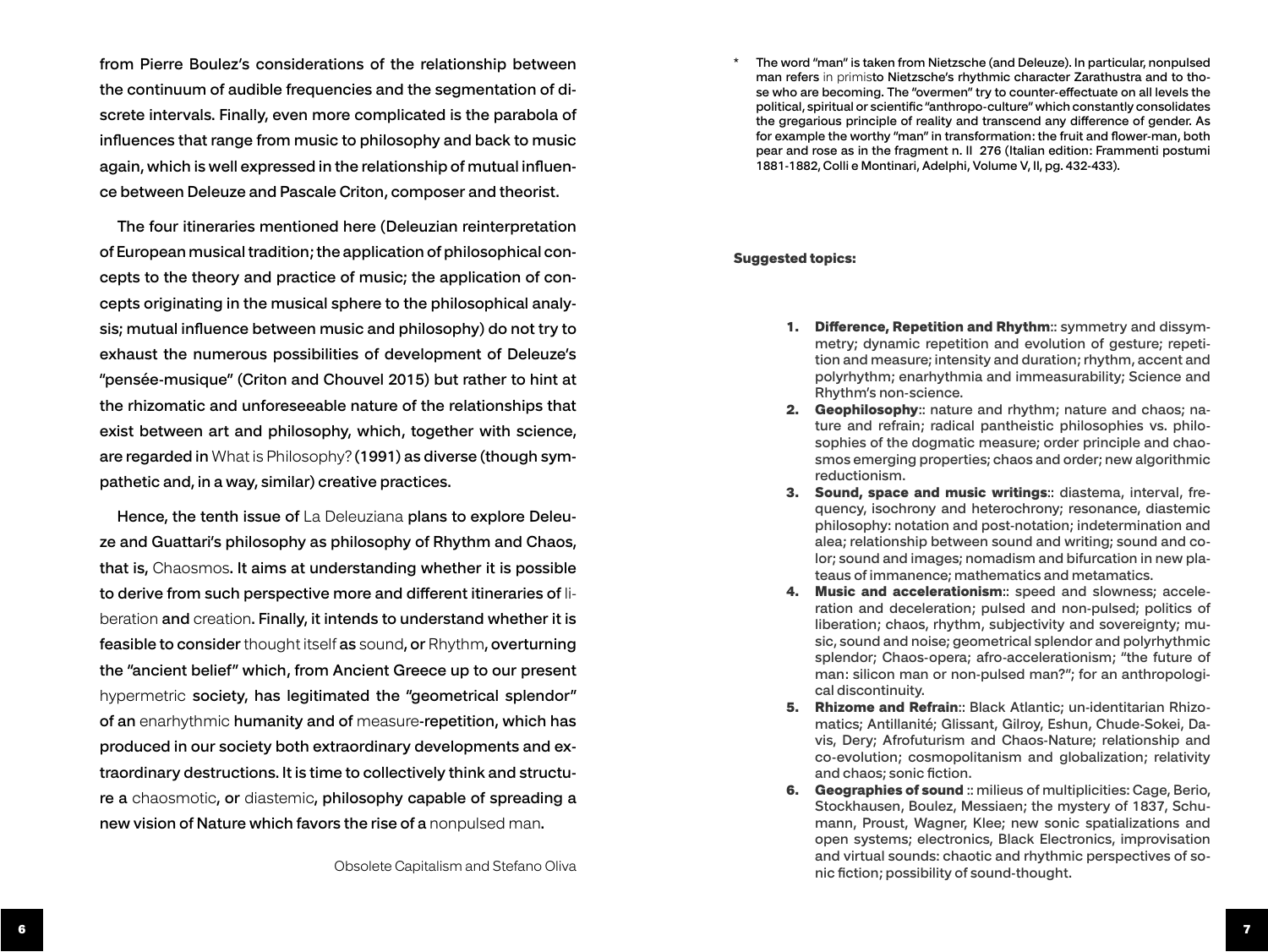### Deadlines: Send the full text (20,000 – 50,000 characters, spaces included) before June 15, 2019.

Send to: redazione@ladeleuziana.org

Please look at [our author's guidelines and evaluation policy.](http://www.ladeleuziana.org/rules-of-publication-and-policy-of-evaluation/)

Languages accepted: French, Italian, Spanish, English.

### Calendar:

- 15 June 2019: deadline
- 15 November 2019: online publication

### Bibliography

Criton, P. and Chouvel, J.-M., eds. (2015). Gilles Deleuze. La pensée-musique. Paris: Centre de documentation de la musique contemporaine.

Deleuze, G. ([1964] 2000).Proust and Signs. Trans. Richard Howard. Minneapolis, MN: Minnesota University Press.

Deleuze, G. ([1968] 2004). Difference and Repetition. Trans. Paul Patton. New York, NY: Columbia University Press.

Deleuze, G.and Guattari, F. ([1980] 1987). A Thousand Plateaus. Capitalism and Schizophrenia Vol II. Trans. Brian Massumi. Minneapolis, MN: University of Minnesota Press.

Glissant,É. (1997). Poetics of Relations. Trans. Betsy Wing. Ann Arbor: University of Michigan Press.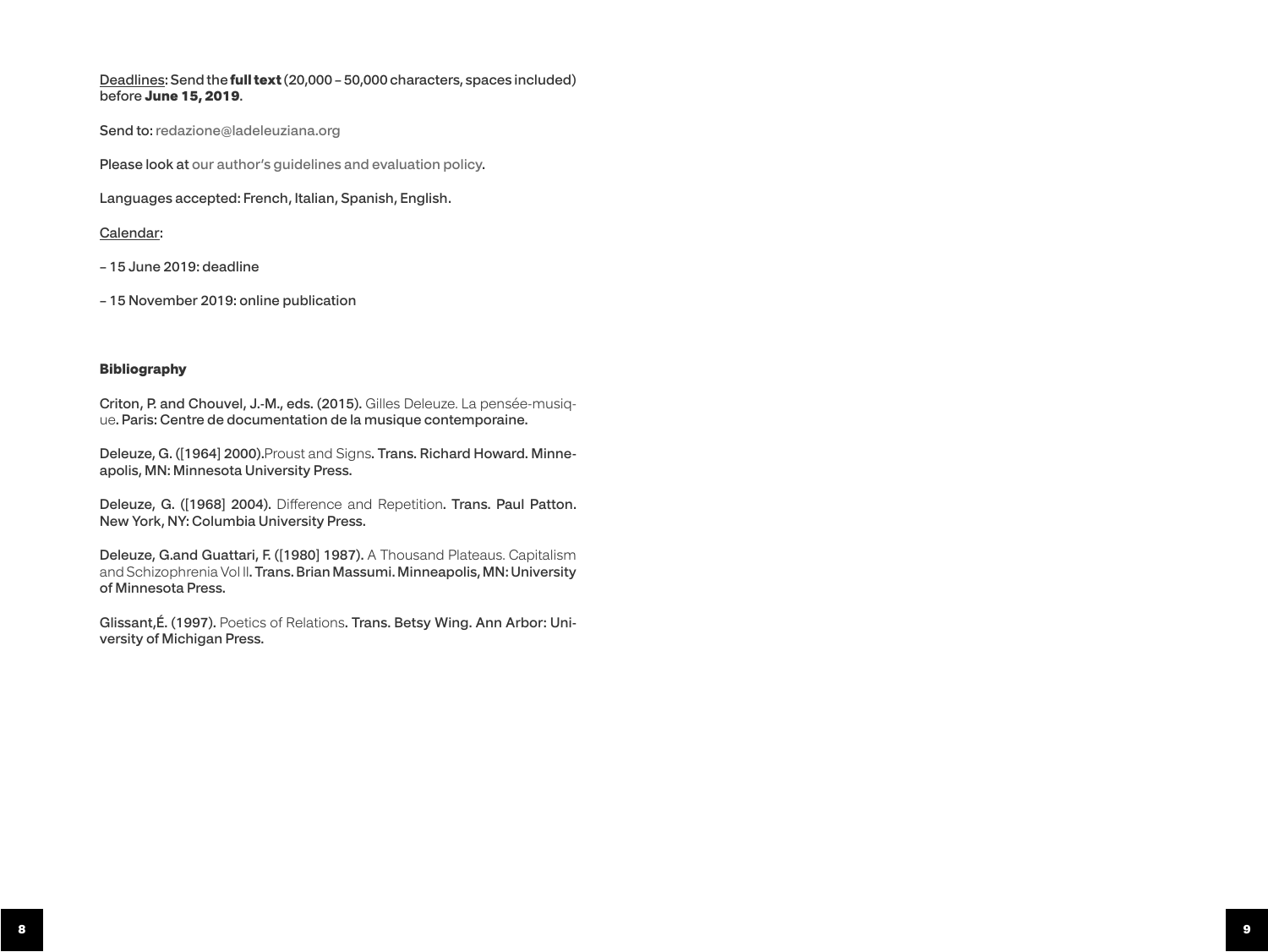

## RYTHME, CHAOS ET HOMME\* NON PULSÉ VERS UNE PHILOSOPHIE CHAOSMIQUE TOWARDS A CHAOSMOTIC PHILOSOPHY PER UNA FILOSOFIA CAOSMOTICA OBSOLETE CAPITALISM NO **OLIVA**

RHYTHM, CHAOS AND NONPULSED MAN

Zarathoustra n'a que des vitesses et des lenteurs, et l'éternel retour, la vie de l'éternel retour, est la première grande libération concrète d'un temps non pulsé.

Deleuze & Guattari 1980 : 329

La Nature apparaît comme personnage rythmique aux transformations infinies.

Deleuze & Guattari 1980 : 393

L'identité-relation […]

– est donnée dans la trame chaotique de la Relation et non pas dans la violence cachée de la filiation ; […]

 – ne se représente pas une terre comme un territoire, d'où on projette vers d'autres territoires, mais comme un lieu où on « donne-avec » en place de « com-prendre ».

Édouard Glissant 1990 : 158

Le thème du rythme, comme celui du son et de la musique, a toujours fait partie du Plateau-Deleuze. Apparemment, Deleuze aurait développé un intérêt constant pour le discours rythmique et musical à partir, seulement, de la deuxième moitié des années 70 et, seulement, à la suite de sa collaboration avec Guattari. Toutefois, il est aussi vrai que, caché dans les plis de la philosophie de la différence de Deleuze, les thèmes de la répétition-mesure – la répétition comme symétrie, orientée et codifiée – et de la répétition-rythme – la répétition comme puissance, productive et différenciante – apparaissent déjà dans les premières pages de *Différence et répétition*(1968). De plus, dès 1964, dans son livre *Proust et les signes*,

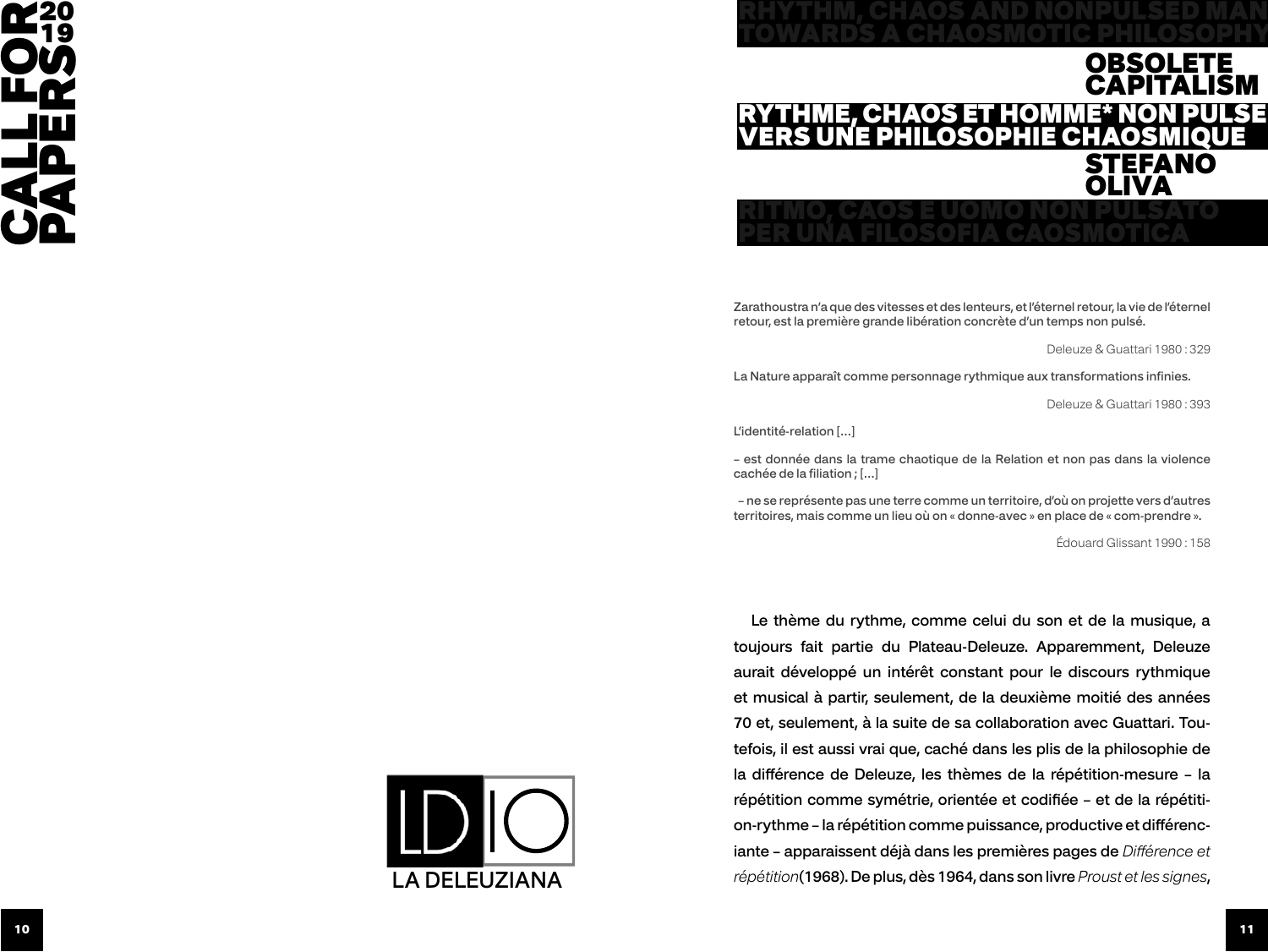Deleuze avait reconnu que l'essence proustienne n'était autre que « la Différence absolue et ultime » (53), alors que seul le septuor de Vinteuil pouvait prétendre que le monde des différences peut exister sur Terre. Où habitait donc cette gamme de différences ? Proust écrit justement que « [g]râce à l'art, au lieu de voir un seul monde, le nôtre, nous le voyons se multiplier, et autant qu'il y a d'artistes originaux, autant nous avons de mondes à notre disposition, plus différents les uns des autres que ceux qui roulent dans l'infini… » (cité par Deleuze, 1964 : 55).

Ainsi, Deleuze, dans les années 70, analysait déjà la musique et le rythme à travers Nietzsche et Proust, qui ont tous deux mis ces thèmes au cœur de leur sensibilité et de leurs écrits. Plus particulièrement, selon Deleuze, Nietzsche est le philosophe qui, du fait de son profond déni de la mesure propre à son temps et de la civilisation européenne à laquelle il appartient, identifie au prix d'une intuition douloureuse le *rythme* libérateur de notre essence. Nietzsche présente ce concept sous le masque de son fameux « personnage rythmique », Zarathoustra. A travers lui, il énonce la plus énigmatique de toutes les doctrines spirituelles jamais conçues par un esprit humain, l'Eternel Retour, que Deleuze identifie justement comme « la première grande libération concrète d'un temps non pulsé » (1980 : 329) : le temps imprévisible et aléatoire de la différence. Ou, pour utiliser un terme emprunté à la musique contemporaine, 'l'aléa'. Ces thèmes rythmiques des années 60 restent stratifiés comme des murs souterrains de failles inverses, sans jamais pourtant avoir été développés comme éléments structurants de la pensée deleuzienne.

Dans la seconde moitié des années 1970, Deleuze publie *Kafka*  avec Guattari (1975) et *Dialogues* avec Parnet (1977), et, surtout, les actes du colloque organisé à l'IRCAM intitulé *Rendre audible des forces non audibles* (1978). Dans ces écrits, les dimensions articulées du temps pulsé et non-pulsé, du rythme et de l'individuation, de la vitesse et de la lenteur, et de l'autonomie du son qui devient production de paysage, mènent à certains concepts authentiquement deleuziens comme ceux de *paysage mélodique*, *couleur audible*et *personnage rythmique*. Individuations territoriales singulières pour un espace-temps non-pulsé. Ces concepts trouveront un écho extraordinaire et inhabituel dans *Mille Plateaux* (1980), le deuxième volume de *Capitalisme et Schizophrénie*, un véritable livre « musical », débordant de variations géo-philosophiques sur le thème du rythme. Le noyau conceptuel de cette nouvelle manière de concevoir la Nature comme un « personnage rythmique aux transformations infinies » se trouve dans le onzième plateau, *1837 : De la Ritournelle*, un concept auquel Deleuze et Guattari attribuent une importance cruciale.

La relation entre la musique et la philosophie dans la pensée deleuzienne peut ainsi être considérée comme une hybridation féconde qui mène, dans certains cas emblématiques, à une circulation des catégories d'un domaine à l'autre. Un premier cas emblématique consiste dans le vif intérêt que Deleuze et Guattari portent aux traditions musicales occidentales classique et romantique, tout comme à la pensée musicale contemporaine des nouvelles avant-gardes, mentionnée à plusieurs reprises dans les pages de *Mille Plateaux*. Un deuxième cas, qui ne peut être passé sous silence, est le potentiel musical de certains concepts comme ceux de différence et de répétition, de rhizome, de territorialisation et de déterritorialisation (et encore de re-territorialisation), qui stimulent la réflexion musicologique et nourrissent les pratiques compositionnelles de nombreux musiciens ayant explicitement reconnu l'influence de l'appareil conceptuel deleuzien (voir Dusapin, Aperghis ou Bernhard Land). Le troisième cas est plus complexe. Il s'agit du voyage qu'effectuent les concepts issus de la théorie musicale au sein de la philosophie de Deleuze et Guattari et qui les transforment en profondeur. Par exemple, la ritournelle, ou le duo espace strié/espace lisse, est empruntée aux considérations théoriques de Pierre Boulez sur la relation entre le continuum des fréquences audibles et la segmentation d'inter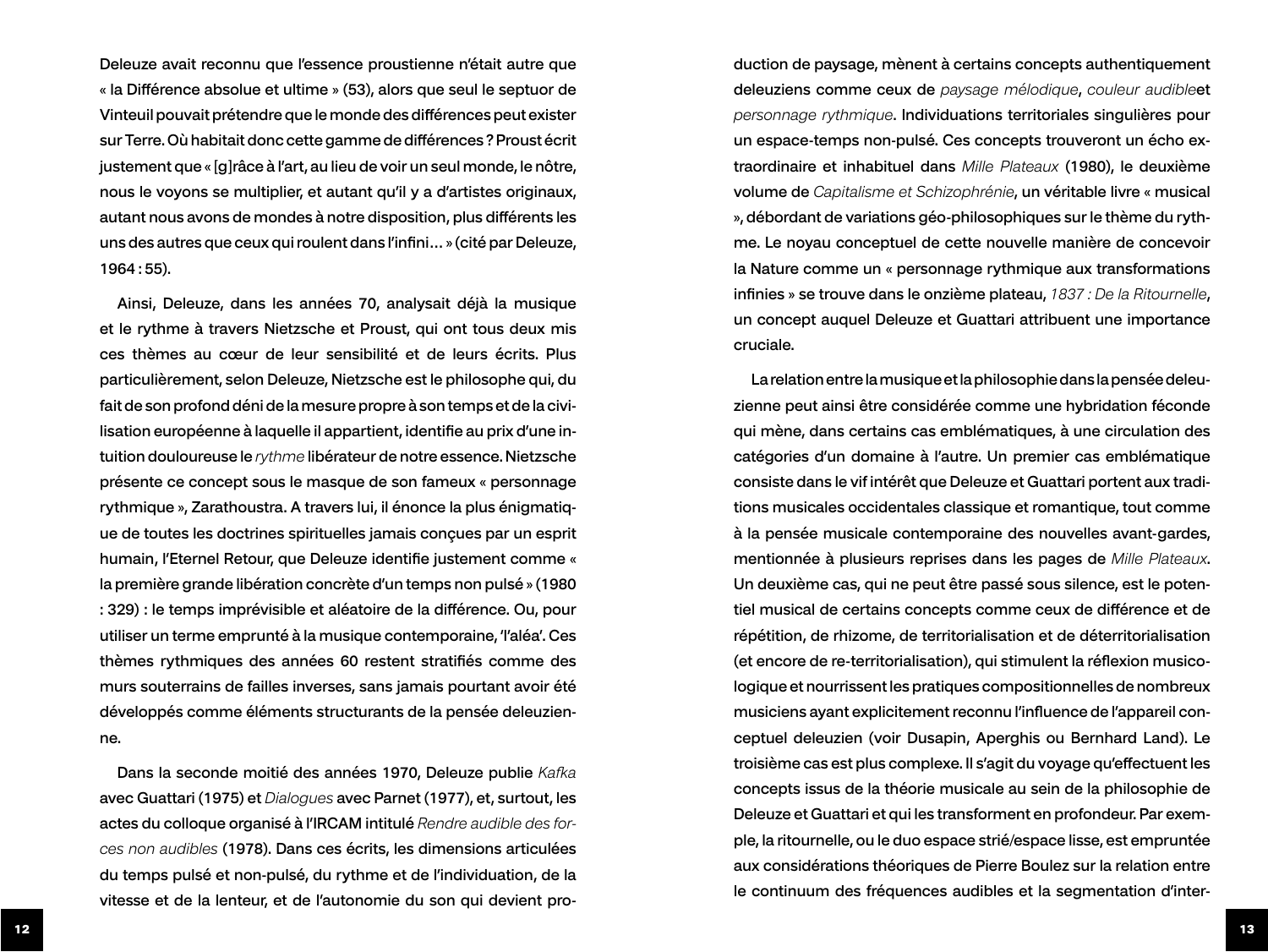valles discrets. Finalement, plus complexe encore est la gamme d'influences, qui vont de la musique à la philosophie puis retournent de nouveau à la musique, telle qu'elle se trouve par exemple dans l'influence réciproque entre Deleuze et Pascale Criton, compositrice et théoricienne.

Les quatre itinéraires mentionnés ici (la réinterprétation deleuzien ne de la tradition musicale européenne ; l'agencement de concepts philosophiques à la théorie et à la pratique musicales ; l'agencement de concepts issus de la sphère musicale à l'analyse philosophique ; l'influence réciproque de la musique et de la philosophie) n'ont pas pour objectif d'épuiser les nombreuses possibilités de développem ent de la « pensée-musique » de Deleuze (Criton & Chouvel 2015), mais plutôt de toucher à la nature rhizomatique et imprévisible de la relation qui existe entre l'art et la philosophique, qui, avec la science, sont considérés dans *Qu'est-ce que la philosophie ?* (1991) comme autant de pratiques créatrices distinctes (bien que solidaires et, en quelque sorte, similaires).

Par conséquent, le numéro 10 de *La Deleuziana*a pour intention d'explorer la philosophie de Deleuze et Guattari comme une philo sophie du rythme et du chaos, c'est-à-dire de la *Chaosmos*. Ce nu méro cherche à savoir s'il est possible de tirer de cette perspective des itinéraires de *libération* et de *création* supplémentaires bien que différents. Finalement, il entend examiner la possibilité de consi dérer la *pensée*elle-même comme *son*, ou *rythme*, infirmant « l'an cienne croyance » qui, de la Grèce antique à la société *hypermétriq ue* actuelle, a légitimé la « splendeur géométrique » des humains enarythmiques et de la répétition-mesure, produisant dans notre société à la fois des développements et des destructions extraordi naires. Il est temps de penser et construire collectivement une phi losophie chaosmique, ou diastématique, capable de véhiculer une nouvelle vision de la Nature qui favorise l'avènement d'un homme non-pulsé.

Le terme homme est emprunté à Nietzsche (et Deleuze). Plus particulièrement, l'homme non-pulsé est une référence au personnage rythmique de Zarathou stra et à ceux qui deviennent. Les « hommes de surcroît » essayent à tous les niveaux de contrer les effets de « l'anthropo-culture » politique, spirituelle ou scientifique qui consolide constamment the principe grégaire de réalité et ils transcendent toute différence de genre. Par exemple, « l'homme » valeureux en transformation : l'homme-fleur et fruit, à la fois poire et rose du fragment n°2 276 1881-1882.

Thèmes suggérés :

- 1. Différence, répétition et rythme :: symétrie et dissymétrie ; répétition dynamique et évolution du ge ste ; répétition et mesure ; intensité et durée ; rythme, accent et polyrythmie ; enarythmie et incommensu rabilité ; science et non-science du rythme
- **2. Géophilosophie** :: nature et rythme ; nature et chaos ; nature et ritournelle; philosophies panthéistes radicales vs philosophies de la mesure dogmatique ; principe d'ordre et propriétés émergentes de la cha osmos ; chaos et ordre ; nouveau réductionnisme al gorithmique
- 3. Son, espace et écrits musicaux :: diastème, intervalle, fréquence, isochronie et hétérochronie ; rés onance, philosophie diastématique : notation et post-notation ; indétermination et aléa ; relation en tre son et écriture ; son et couleur ; son et images ; nomadisme et bifurcation en nouveaux plans d'im manence ; mathématiques et métamatiques.
- 4. Musique et accélérationnisme :: vitesse et lenteur : accélération et décélération ; pulsé et non-pulsé ; po litiques de la libération ; chaos, rythme, subjectivité et souveraineté ; musique, son et bruit ; splendeur géométrique et splendeur polyrythmique ; *Chaos-o pera*; afro-accélérationnisme ;« the future of man : silicon man or non-pulsed man ? » ; pour une discon tinuité anthropologique
- 5. Rhizome et Ritournelle :: *Black Atlantic* ; Rhizomati que a-identitaire ; Antillanité ; Glissant, Gilroy, Eshun, Chude-Sokei, Davis, Dery ; Afro-futurisme et Cha os-Nature ; relation et coévolution ; cosmopolitisme et mondialisation ; relativité et chaos.
- 6. Géographies du son :: milieux de multiplicités ; Cage, Berio, Stockhausen, Boulez, Messiaen ; le mystère de

po-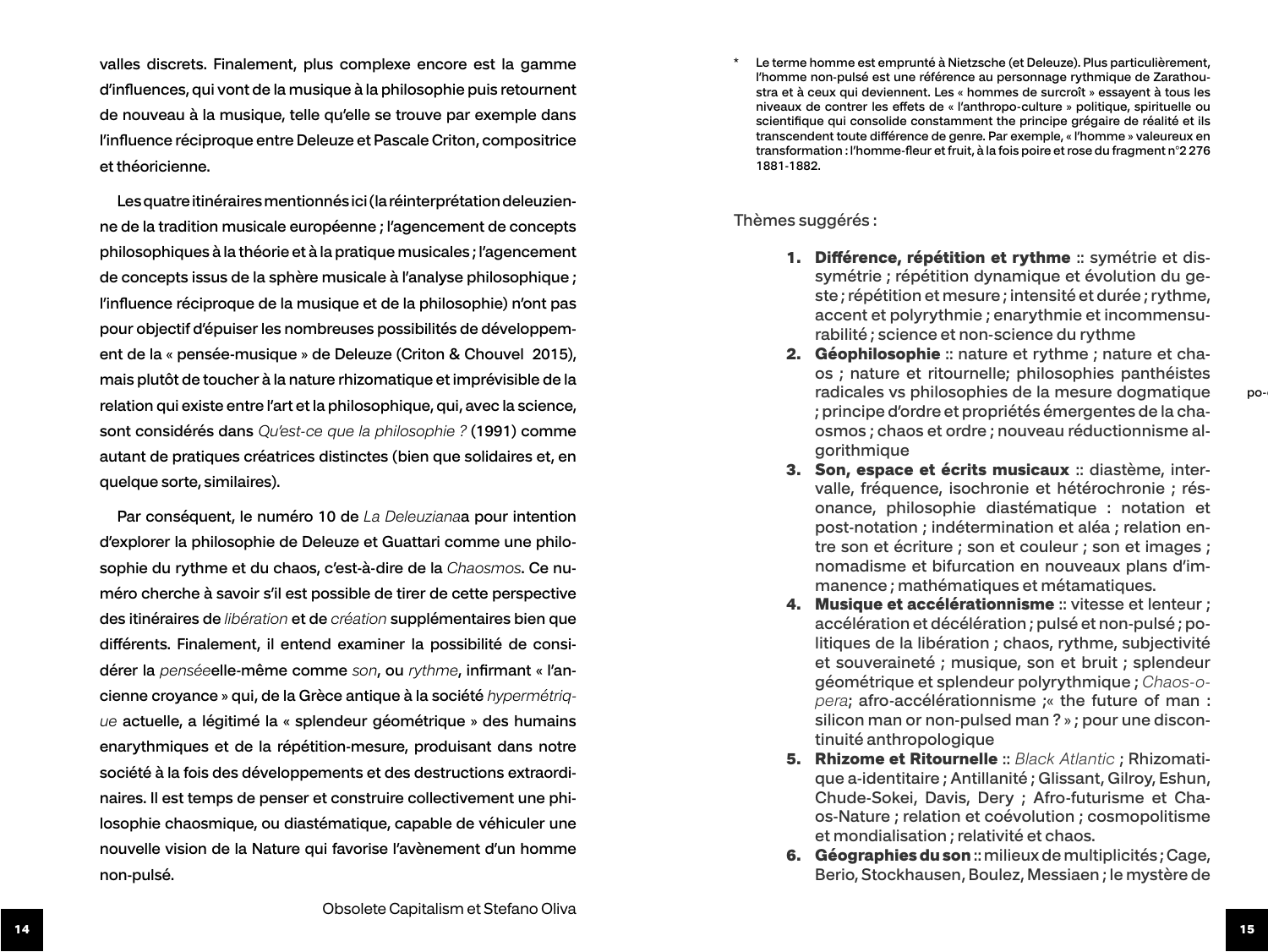1837, Schumann, Proust, Wagner, Klee ; nouvelles spatialisations soniques et systèmes ouverts ; musiques électroniques, *Black Electronics*, improvisation et sons virtuels ; perspectives chaotiques et rythmiques de fiction sonique; possibilité de la pensée-son.

## Œuvres citées :

Criton, P., & Chouvel, J. M. (2015). G*illes Deleuze : la pensée-musique*. Paris: Centre de documentation de la musique contemporaine.

Deleuze, G., & Guattari, F. (1980). *Mille plateaux : Capitalisme et schizophrénie 2*. Paris: Editions de Minuit.

Deleuze, G. (1964). *Proust et les signes*. Paris: Presses Universitaires de France.

Glissant, E. (1990). *Poétique de la relation*. Paris: Gallimard.

Nous faire parvenir le texte intégral (20 000 – 50 000 caractères, espaces inclus) avec un résumé (max. 1500 caractères) et des mots-clés en anglais à redazione@ladeleuziana.org avant le 15 juin 2019.

Consultez nos [normes de mise en page et notre politique d'év](http://www.ladeleuziana.org/?p=691)[aluation](http://www.ladeleuziana.org/?p=691).

Langues acceptées : Français, Italien, Espagnol, Anglais.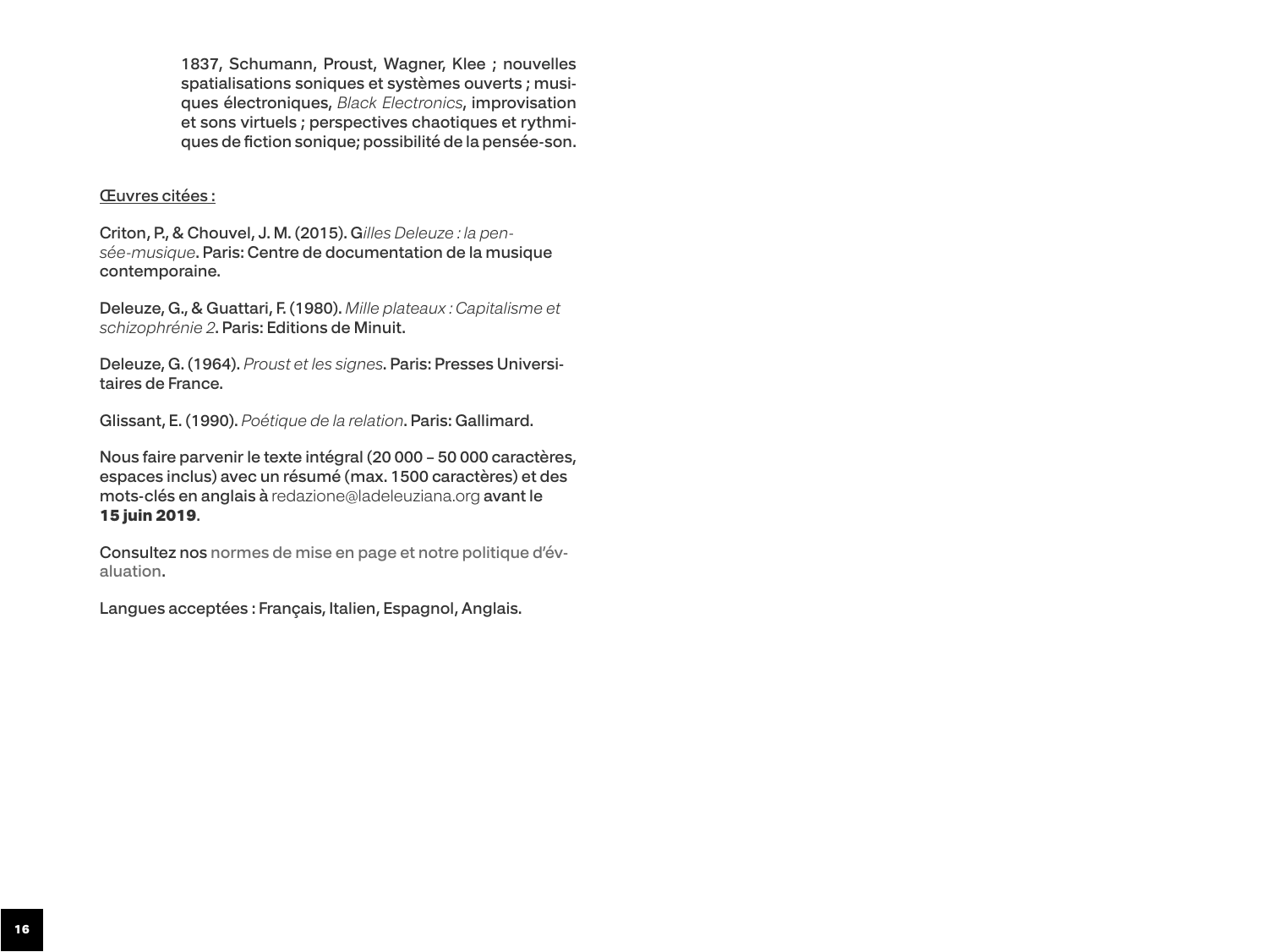



RHYTHM, CHAOS AND NONPULSED MAN

Zarathustra non ha che velocità e lentezza e l'eterno ritorno, la vita dell'eterno ritorno, è la prima grande liberazione concreta di un tempo non pulsato.

Deleuze & Guattari 2017: 378

La Natura appare come personaggio ritmico dalle trasformazioni infinite.

Deleuze & Guattari 2017: 443

L'identità-relazione […]

– è data nella trama caotica della Relazione, e non nella violenza nascosta della filiazione. […]

 – non si rappresenta una terra come un territorio da cui proiettarsi verso altri territori, ma come un luogo dove si «con-divide» invece di «com-prendere».

Édouard Glissant 2007: 135

Il tema del ritmo, e di conseguenza del suono e della musica, ha sempre frequentato segretamente il piano-Deleuze. In apparenza, Deleuze inizia a tematizzare con insistenza il discorso ritmico e musicale nei propri scritti solo dalla seconda metà degli anni Settanta, e solo a partire dalle collaborazioni con Guattari; ma risulta altrettanto vero che nelle 'pieghe' della filosofia della differenza deleuziana, il tema di ripetizione – misura – *la ripetizione come simmetria, orientata e codificata –* e di ripetizione -ritmo – *la ripetizione come potenza, produttiva e differenziante –* appare già fin dalle pagine iniziali di *Differenza e ripetizione* del 1968. E già nel libro su Proust del 1964, *Marcel Proust e i segni*, Deleuze aveva individuato come la es-

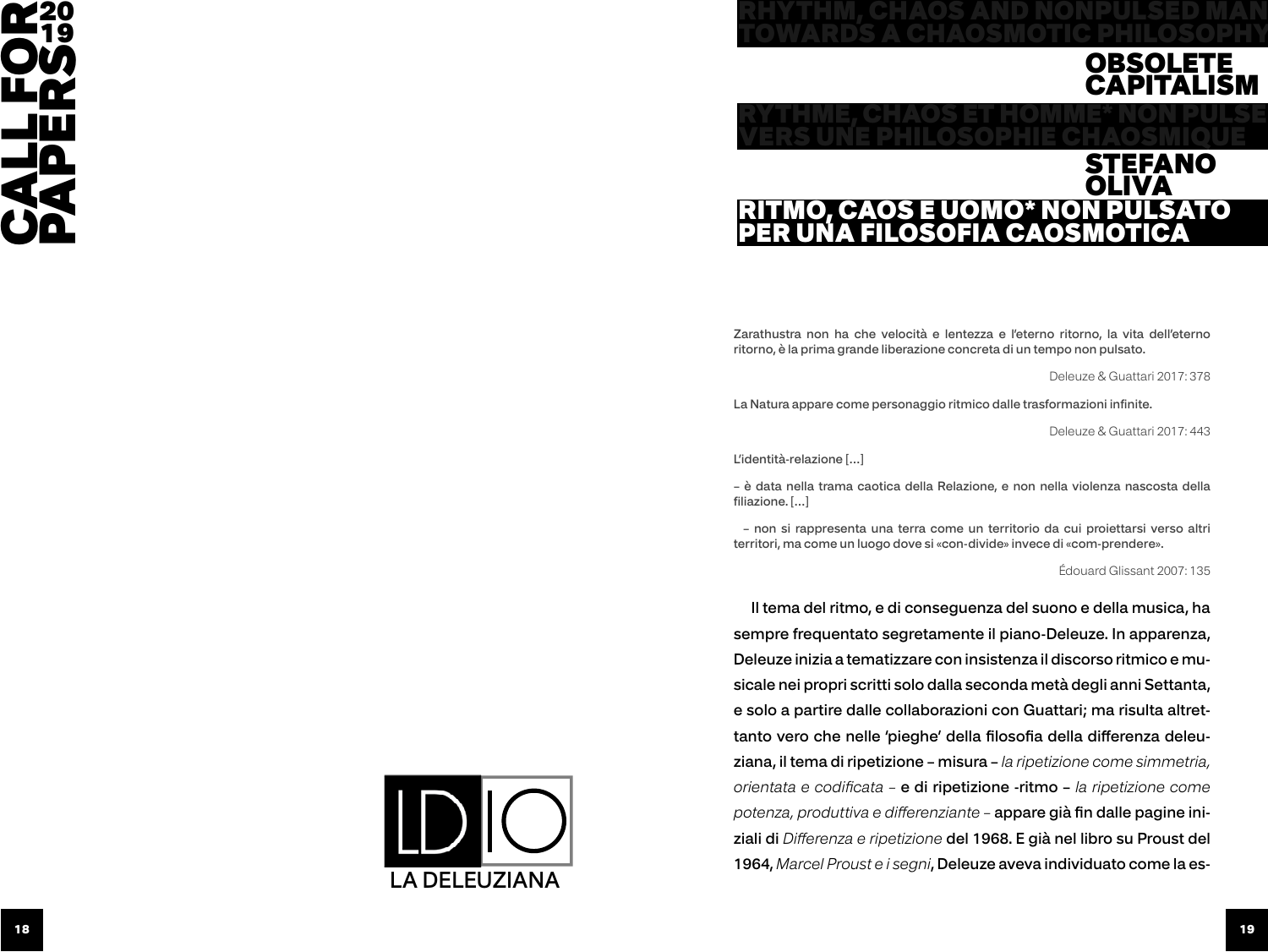senza proustiana fosse null'altro che differenza "*ultima e assoluta*", mentre solo il *settimino* di Vinteuil poteva *affermare* che il mondo delle differenze potesse esistere sulla superficie della Terra. Dove abitava questa «molteplicità delle differenze»? Nel mondo dell'arte, scriveva Proust, poichè "*grazie all'arte, anziché vedere un solo mondo, il nostro, noi lo vediamo moltiplicarsi; e, quanti più sono gli artisti originali, tanti più sono i mondi a nostra disposizione, diversi gli uni dagli altri, più ancora dei mondi roteanti nell'infinito*".

Deleuze dunque già negli anni Sessanta del Novecento aveva tematizzato musica e ritmo grazie a due autori, Nietzsche e Proust, che della musica e della ripetizione-ritmo hanno fatto il cardine della propria sensibilità e della propria scrittura. Nietzsche, in particolare, rappresenta per Deleuze il filosofo che, a causa del profondo rifiuto della misura del proprio tempo e della civiltà europea in cui ha vissuto, individua con dolorosa intuizione il Ritmo liberatorio delle nostre esistenze. Nietzsche lo propone poeticamente attraverso la maschera del suo «personaggio ritmico» più celebre, Zarathustra; a lui, Nietzsche farà annunciare la più potente parodia di tutte le dottrine spirituali mai palesate da mente umana, l'Eterno Ritorno del Medesimo, che Deleuze leggerà correttamente come "*la prima grande liberazione concreta di un tempo non pulsato*": il tempo casuale, imprevedibile, della differenza, *l'alea.* Questi temi *ritmici*, negli anni '60, rimangono stratificati come muri sotterranei di *faglie inverse*, ma non sono mai sviluppati come *tetti* portanti del pensiero deleuziano.

E' solo dalla seconda metà degli anni '70, e precisamente da *Kafka*  con Guattari (1975), *Conversazioni* con Parnet (1977), e, soprattutto, con la conferenza *Rendre audibles des forces non audible* all'IRCAM di Parigi, nel febbraio 1978, che la dimensione articolata di tempo pulsato e non pulsato, ritmo e individuazione, velocità e lentezza, autonomia del suono che diventa produzione di paesaggio, forgiano alcuni concetti autenticamente deleuziani come il *paesaggio*  *sonoro,* il *colore ascoltabile* e il *personaggio ritmico.* Individuazioni territoriali singolari per uno spazio-tempo non pulsato. Questi concetti troveranno una riallocazione straordinaria e inusuale in *Mille piani* (1980), il secondo tomo di *Capitalismo e schizofrenia*, un autentico libro 'musicale', colmo di *variazioni geofilosofiche sul tema del Ritmo.* Il nucleo concettuale di questo nuovo modo di intendere la Natura come "*personaggio ritmico dalle trasformazioni infinite*" si trova nel nono piano, *1837 Del Ritornello,* concetto al quale sia Deleuze che Guattari attribuiscono una valenza fondamentale.

Il rapporto tra musica e filosofia nel pensiero di Deleuze può essere dunque inteso nei termini di una feconda ibridazione che conduce, in alcuni casi emblematici, alla circolazione di categorie da un ambito all'altro. Si pensi in primo luogo all'attenzione rivolta da Deleuze e Guattari alla tradizione classica e romantica della musica occidentale, come anche agli esiti più recenti delle neo-avanguardie, più volte evocati nelle pagine di *Mille piani*. Non può passare inosservato, in secondo luogo, il potenziale musicale di concetti come differenza e ripetizione, rizoma, territorializzazione e deterritorializzazione (e ancora ri-territorializzazione) che hanno stimolato la riflessione musicologica e nutrito la pratica compositiva di diversi musicisti, i quali esplicitamente riconoscono l'influenza dell'apparato concettuale deleuziano (si pensi a Dusapin, Aperghis o Bernhard Lang). Più complesso è – terzo possibile percorso – il tragitto di concetti che nascono all'interno della teoria musicale e vengono rielaborati da Deleuze e Guattari in chiave filosofica, come nel caso del ritornello o della coppia liscio/striato, derivante dalla riflessione di Pierre Boulez sul rapporto tra il continuo delle frequenze udibili e il discreto della segmentazione in intervalli. Ancor più articolata, infine, è la parabola delle influenze che vanno dalla musica alla filosofia e da questa tornano alla pratica musicale: esemplare in questo senso è il rapporto di reciproca influenza tra la compositrice e teorica Pascale Criton e Deleuze.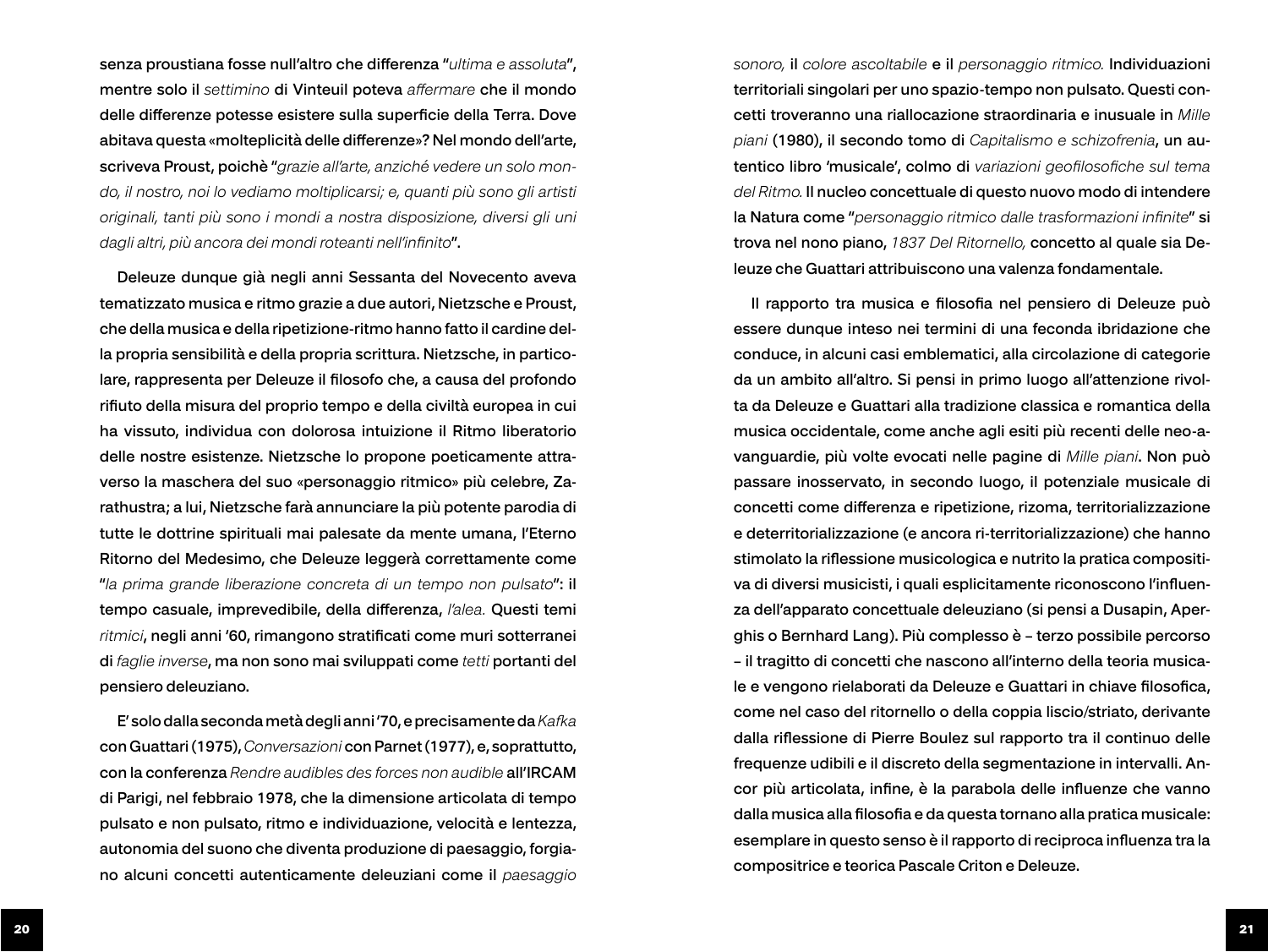Le quattro piste indicate (rilettura deleuziana della tradizione musicale europea; concatenamento di concetti filosofici alla teoria e alla pratica musicale; concatenamento di concetti originariamen te prelevati dal campo musicale alla riflessione filosofica; mutua fecondazione tra musica e filosofia) non vogliono certo esaurire le possibilità di sviluppo di quella che è stata recentemente definita la "pensée-musique" di Deleuze (P. Criton, J.-M- Chouvel 2015), ma suggerire la natura rizomatica e imprevedibile delle relazioni che intercorrono tra arte e filosofia, che insieme alla scienza vengono indicate in *Che cos'è la filosofia* (1991) come diverse (ma solidali e, per certi versi, affini) attività creatrici.

Il numero 10 di La Deleuziana si propone dunque di indagare la filosofia di Deleuze – e di Guattari – come filosofia del Ritmo e del Caos, ovvero *Caosmo*; e se da tale prospettiva filosofica sia possi bile trarre differenti o ulteriori itinerari di *liberazione* edi*creazione*; infine se è possibile considerare il *pensiero stesso* come*suono*, o come *Ritmo*, rovesciando quell'«antica credenza» che, dalla Grecia arcaica fino all'attuale società *ipermetrica*, ha consentito all'uomo *enaritmico* e alla ripetizione-*misura* quello «splendore geometrico» che ha elargito alla nostra civiltà sia progressi che distruzioni *stra ordinarie.* E' tempo di pensare e costruire collettivamente una filo sofia *caosmotica,* o *diastematica* che sia portatrice di una nuova vi sione della Natura, a favore dell'emersione della figura di un *Uomo non pulsato* .

### Obsolete Capitalism e Stefano Oliva

\* Il termine "uomo" è trattoria da Nietzsche (e da Deleuze) e l'uomo non pulsa to, in particolare, è riferibile in primis al personaggio ritmico da lui creato, Zara thustra, e a tutta l'umanità che diviene. Gli "uomini del surplus" che cercano di controeffettuare a tutti i livelli «l'antropo-cultura» scientifica, politica e spirituale che tende a consolidare il principio gregario della realtà, trascendono qualsia si riferimento al genere. Vedi, ad esempio, il mirabile "uomo" in trasformazione: l'uomo frutto e fiore, pera e rosa, del frammento II 276 presente in Frammenti Postumi 1881-1882, testo critico stabilito da Colli e Montinari.

### Possibili temi :

- 1. Differenza, ripetizione e Ritmo: Simmetria e dissimmetria; ripetizione dinamica ed evoluzione del gesto; ripetizione e misura; intensità e durata; ritmo, accento e poliritmo; enaritmia e incommensura bilità; reticolo e diseguaglianza; scienza reale e non-scienza del Ritmo.
- 2. Geofilosofia: Natura e ritmo; natura e caos; natura e ritornello; filosofie panteistiche radicali vs filosofie della misura dogma; principi d'ordine e proprietà emergenti del caosmo; caos e ordine; nuovo riduzio nismo algoritmico.
- 3. Suono, spazio e grafia musicale: diastema, inter vallo, frequenza, isocronia e eterocronia; risonanza, filosofia diastematica; notazione e post-notazione; indeterminazione e alea; rapporti suono e scrittura; suono e colore; suono e immagine; erranze e bifor cazioni di nuovi piani di immanenza; matematiche e metamatiche.
- 4. Musica e accelerazionismo: Velocità e lentezza; accelerazione e decelerazione; pulsato e non-pul sato; politiche di liberazione; caos, ritmo, soggetto e sovranità; musica, suono e rumore; splendore geometrico e splendore poliritmico; chaos-opera; afro-accelerazionismo; futuro dell'uomo: uomo al silicio o uomo non pulsato?; per una discontinuità antropologica.
- 5. Rizoma e ritornello: Atlantico Nero; Rizomatiche a-i dentitarie; Antillanità; Glissant, Gilroy, Eshun, Chu de-Sokei, Davis, Dery; afro-futurismo e Caos-Mondo; relazione e co-evoluzione; cosmopolitismo e mon dializzazione; il relativo e il caos.
- 6. Geografie del suono: gli ambienti della molteplicità: Cage, Berio, Stockhausen, Boulez, Messiaen; il mistero di 1837, Schumann, Proust, Wagner, Klee; nuove spazializzazioni soniche e sistemi aperti; mu sica elettronica, Black Electronics, improvvisazione e suoni virtuali: prospettive caotiche e ritmiche della fanta-sonica; possibilità di un pensiero-suono?

Tł

 $\star$